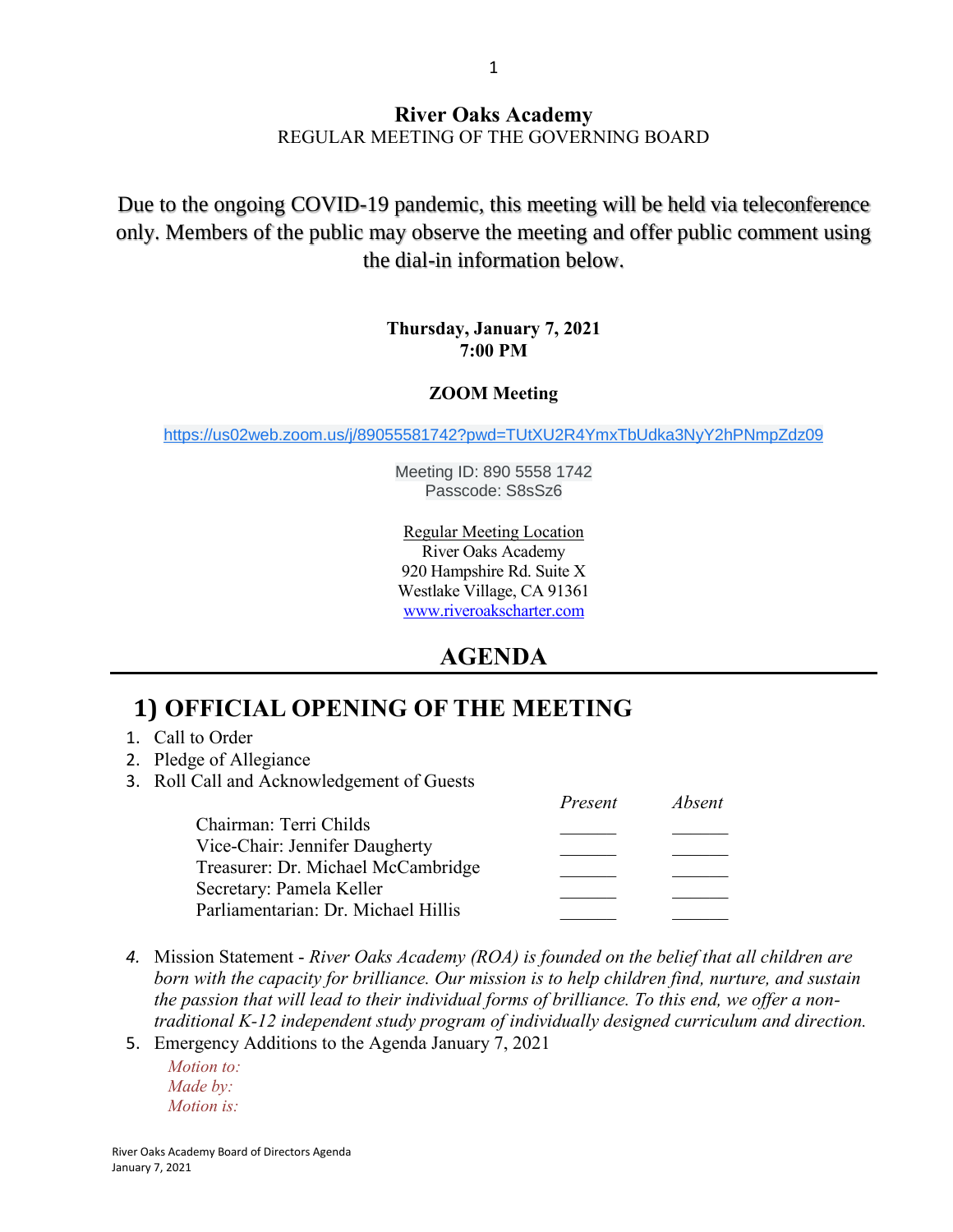# **2) ORGANIZATIONAL**

N/A

## **3) PUBLIC COMMENTS**

*Citizens who would like to address the Board on any item on the Agenda may do so now or when the President requests comments from the Public as the Board is considering the item. This portion of the Board meeting is set aside for members of the audience to make comments or raise issues that are not specifically on the agenda. These presentations, both during open and agendized topics, are limited to three (3) minutes per presentation and the total time allotted to non-agenda items will not exceed fifteen (15) minutes.*

## **4) INFORMATION AND DISCUSSION ITEMS**

*These items are presented to the Board for information only and are not subject to action at this meeting. These items may be added to a future meeting for action by the Board.*

- 1. Budget Committee Informational (5 min)
- 2. Parent Advisory Council (PAC) Informational (5 min)
- 3. Teacher's Report Informational (5 min)
- 4. Oxnard Report (5 min)
- 5. Student Report Informational (5 min)
- 6. Career Pathways Report Informational (5 min)
- 7. High School Guidance Counselor—Informational (5 min)

## **5) REPORTS**

- 1. Board Chairperson's Report
- 2. Individual Board Member Report
- 3. Director's Report
- 4. BSA Report
- 5. VCOE Report

## **6) CONSENT AGENDA ITEMS**

*Actions proposed for the Consent Agenda are items consistent with adopted policies and approved practices of River Oaks Academy and are deemed routine in nature. The Board will be asked to approve all of the Consent Agenda items by a single vote unless any member of the Board or the Public asks that an item be removed from the Consent Agenda and considered and discussed separately.*

- 1. Consideration to approve the December 3, 2020 Minutes
- 2. Consideration to approve the ROA Financial Statement
- 3. Consideration to approve the ROA Board Report of Purchase Orders
- 4. Consideration to approve the ROA Board Report of Commercial Checks

*Public Comments: Motion to:*

River Oaks Academy Board of Directors Agenda January 7, 2021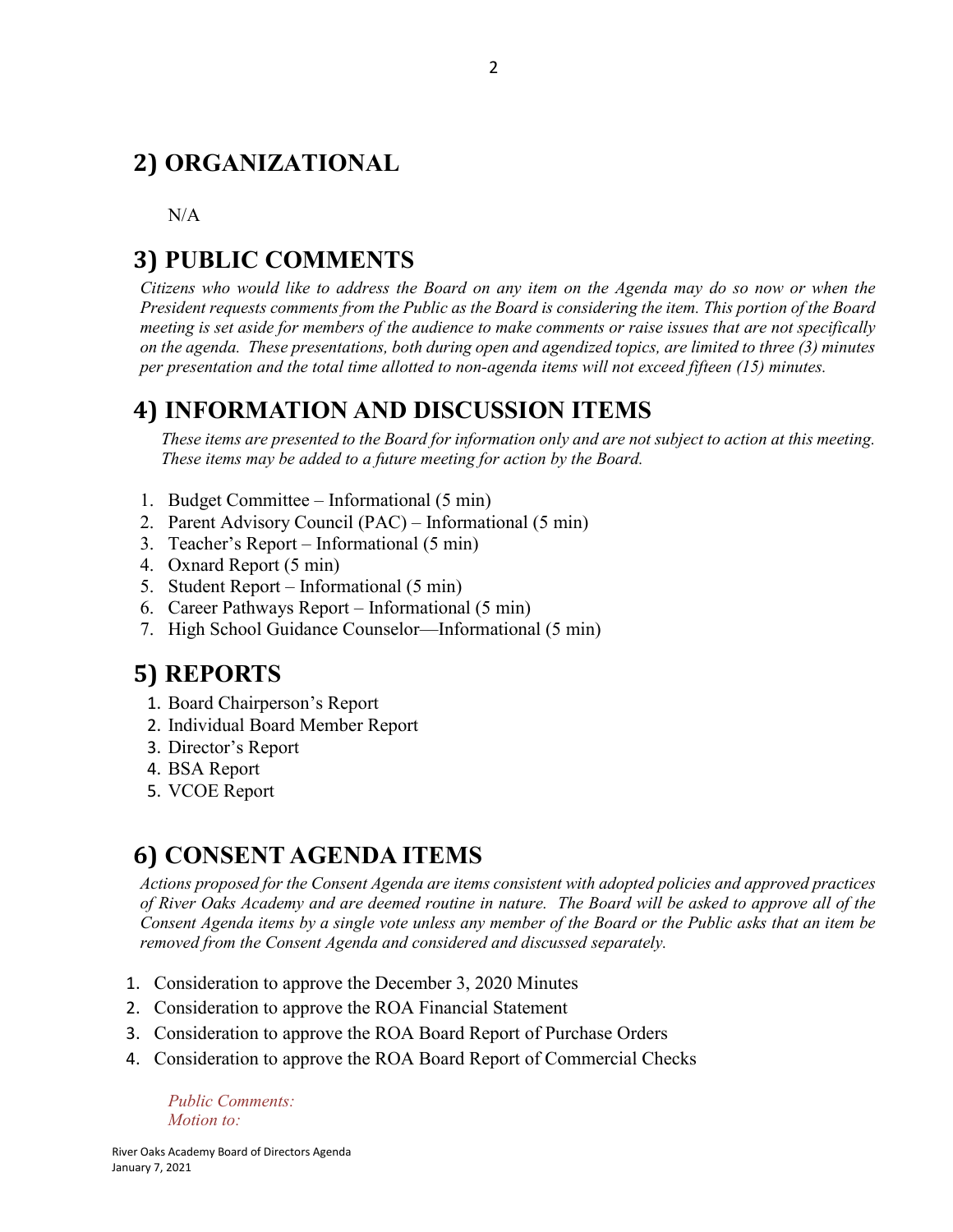*Made by: Motion is:*

# **7) ACTION ITEMS**

- 1. Review, Discussion, and Approval of the Spring 2021 virtual workshop vendors for Westlake: Spring workshops will run for 10 weeks from the week of January 25th, 2021 through April  $2<sup>nd</sup>$ , 2021.
	- *a. Beyond The Toolbox; Ben Pfister; not to exceed: \$5,302.00*
	- *b. Andrea Diamond; not to exceed: \$3,000.00*
	- *c. Parker Anderson; not to exceed: \$2,250.00*
	- *d. Julie Tunick, Social-Emotional group; not to exceed: \$4,000.00*
	- *e. Breakthrough Sports; not to exceed: \$6,100.00*
	- *f. Wonderland, Film Workshop; not to exceed \$1,500.00*
	- *g. The Human Nature Center; not to exceed: \$2,550.00*
	- *h. Lanterns Global LLC, Megan Moreno (Marine Biology class); not to exceed: \$4,250.00*
	- *i. Jennifer Mundy, MFT; teacher connect support; not to exceed \$2,000.00*

*Public Comments: Motion to: Made by: Motion is:*

- *2.* Review, Discussion, and Approval of the 2019-2020 School Accountability Report Card (SARC)
	- *a.* Per Education Code Sections 33126 and 35256 the data that is contained in these documents needs to be provided to the CDE no later than February 1, 2021

*Public Comments: Motion to: Made by: Motion is:*

3*.* Review, Discussion, and Ratification of the agreement with Eugene Parks from Parsec to review and help us with analyzing our data for the MobyMax and i-Ready assessments and prepare graphs to add to our presentation for the VCBE for our programmatic. Not to exceed: \$2,700.00

*Public Comments: Motion to: Made by: Motion is:*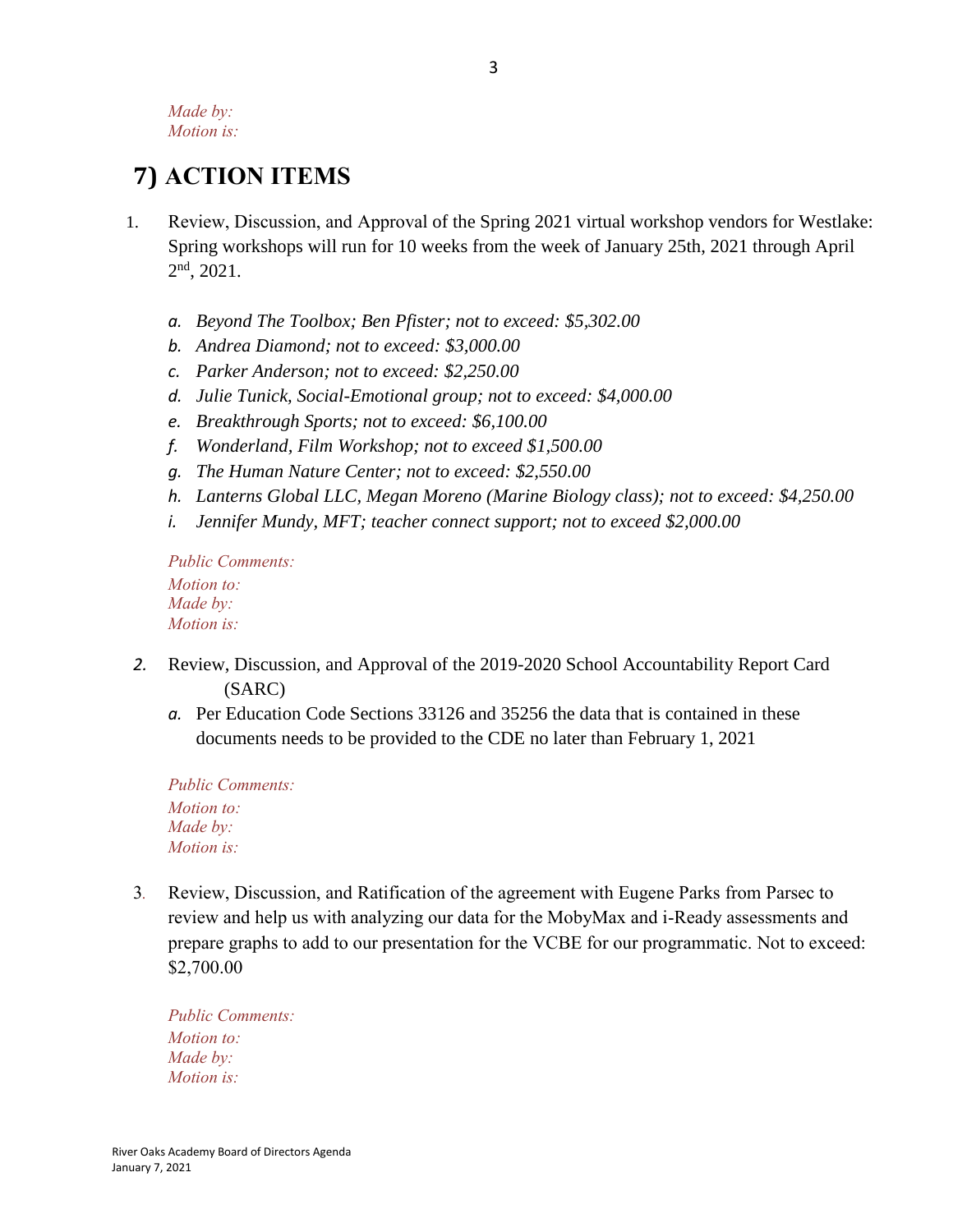4. Review, Discussion, and Approval of the 2021-2022 paid administrative staff 15 holidays:

9/6; 9/7; 9/16; 11/11; 11/24; 11/25; 11/26; 12/23; 12/24; 12/30; 12/31; 1/17; 2/18; 2/21; 5/30.

*Public Comments: Motion to: Made by: Motion is:*

5. Review, Discussion, and Approval of ROA Board Meeting dates for the 2021-22 school year.

August 5 September 2 October 7 November 4 December 2 January 13 February 3 March 3 April 7 May 5 June 2

*Public Comments: Motion to: Made by: Motion is:*

- 6. Review, Discussion, and Approval of the quote from Aztec Data Supply, Inc for two new laptops for our administrative staff; not to exceed \$3,029.81
	- a. Our office administrative staff is currently using student designated laptops, which cannot handle the intensity of the work they are performing.

*Public Comments: Motion to: Made by: Motion is:*

- 7. Review, Discussion, and Approval of the quote from School Specialty for additional "Clinics" for math; not to exceed: \$1,902.61
	- a. To prepare for the state assessment and for more support for our students in a variety of math classes, we need to place another order of these Coach Clinic materials.

#### *Public Comments:*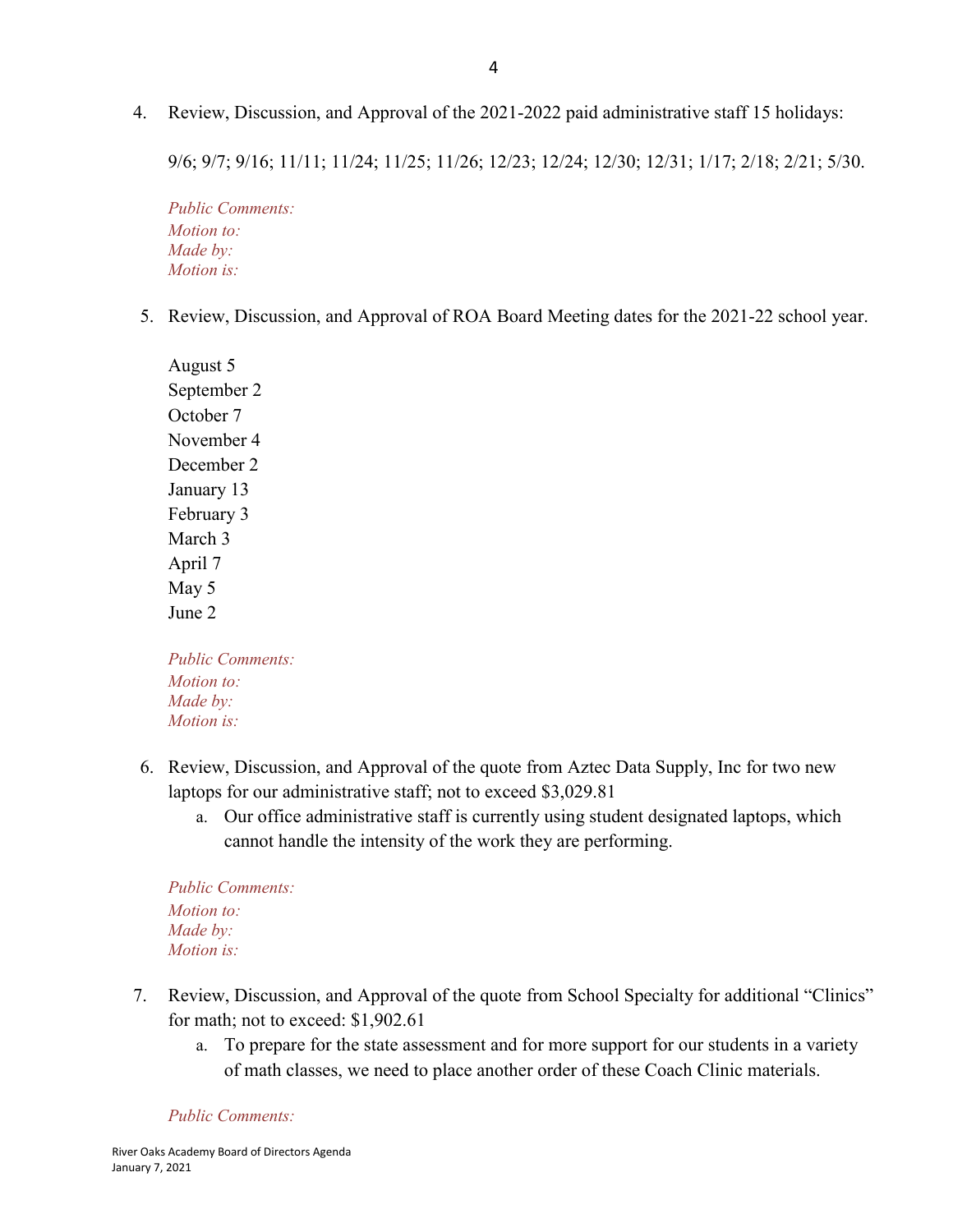*Motion to: Made by: Motion is:*

- 8. Review, Discussion, and Approval of job description for our Workshop Specialists.
	- a. We are in the process of making our workshop specialists employees, as per the attorney's recommendation. Effective as of January 1, 2021.

*Public Comments: Motion to: Made by: Motion is:*

- 9. Review, Discussion, and Approval of the Enrichment Salary Schedule for our Workshop Specialists.
	- a. This is the new salary schedule for our Workshop Specialists, effective as of January 1, 2021.

*Public Comments: Motion to: Made by: Motion is:*

- 10. Review, Discussion, and Ratification for the order the following pragmatics assessment materials for our speech therapists (SPED):
	- a. Clinical Evaluation of Language Fundamental/5<sup>th</sup> Edition/Pearson; \$699.00 (shipping and tax extra)
	- b. SLDT-A:NU:Social Language Development Test-Adolescent:Normative Update; \$212.00 (shipping and tax extra)
	- c. SLDT-E:NU:Social Language Development Test-Elementary: Normative Update: \$224.00 (shipping and tax extra)

*Public Comments: Motion to: Made by: Motion is:*

- 11. Review, Discussion, and Ratification of the additional funds which needed to be added to Jane Rouse account, resource teacher, special education; not to exceed \$2,100.00
	- a. Jane had a larger than anticipated workload for the fall semester. We underestimated her charges.

*Public Comments: Motion to: Made by:*

River Oaks Academy Board of Directors Agenda January 7, 2021